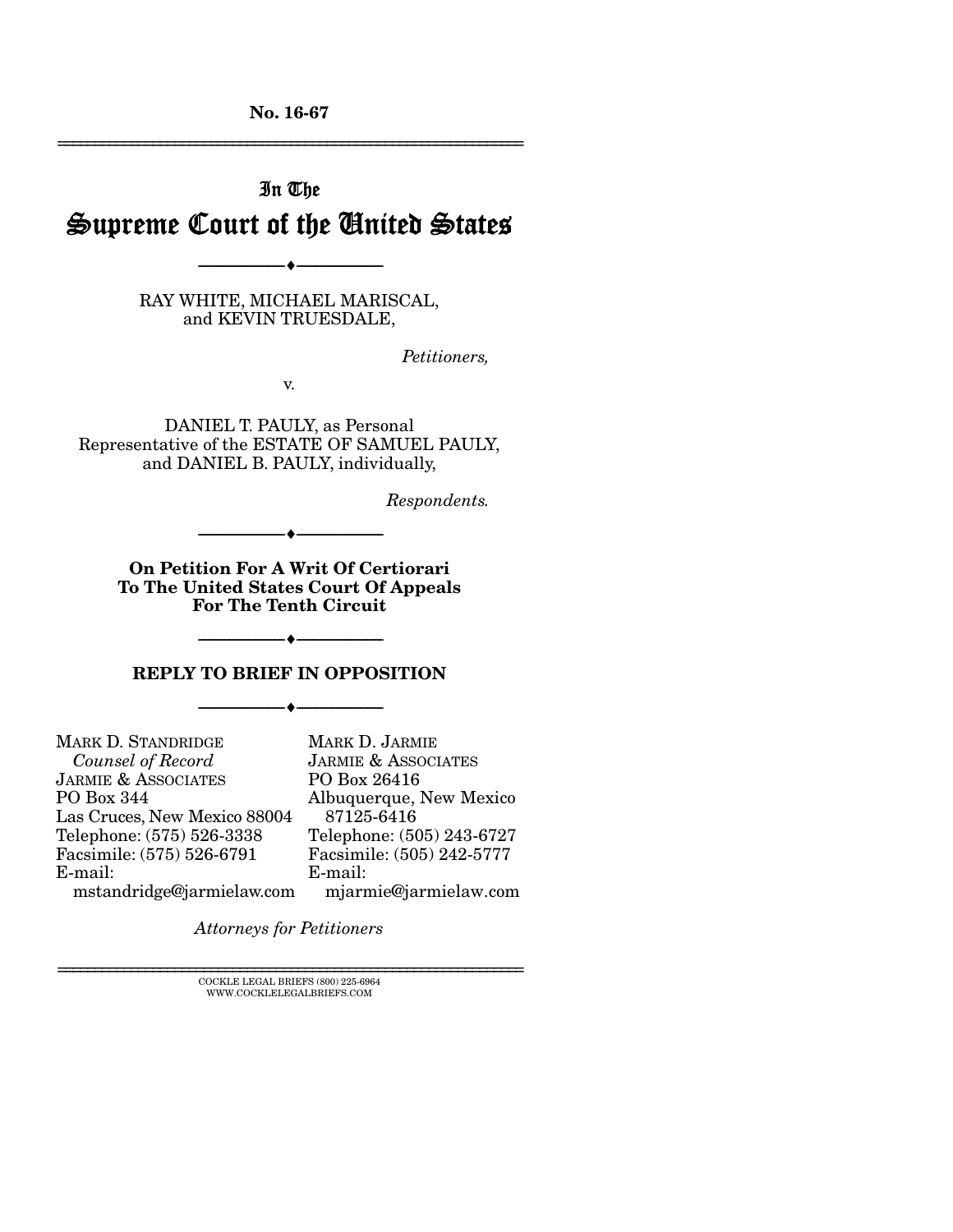#### TABLE OF CONTENTS

Page

|  |  | REPLY TO BRIEF IN OPPOSITION |  |
|--|--|------------------------------|--|
|--|--|------------------------------|--|

- I. Respondents' brief does nothing to alleviate the effect of the Tenth Circuit's holding, which jeopardizes officer safety by requiring police officers to divine criminal suspects' actual intentions when the suspects are threatening or firing upon the officers; that standard requires an unreasonable disregard for short-term scene safety and disregards prior decisions of this Court and the Tenth Circuit itself ................................ 1 II. The precedent cited by the respondents does nothing to cure the officer safety issue
- created by the Tenth Circuit's holding ........ 6
- CONCLUSION ....................................................... 13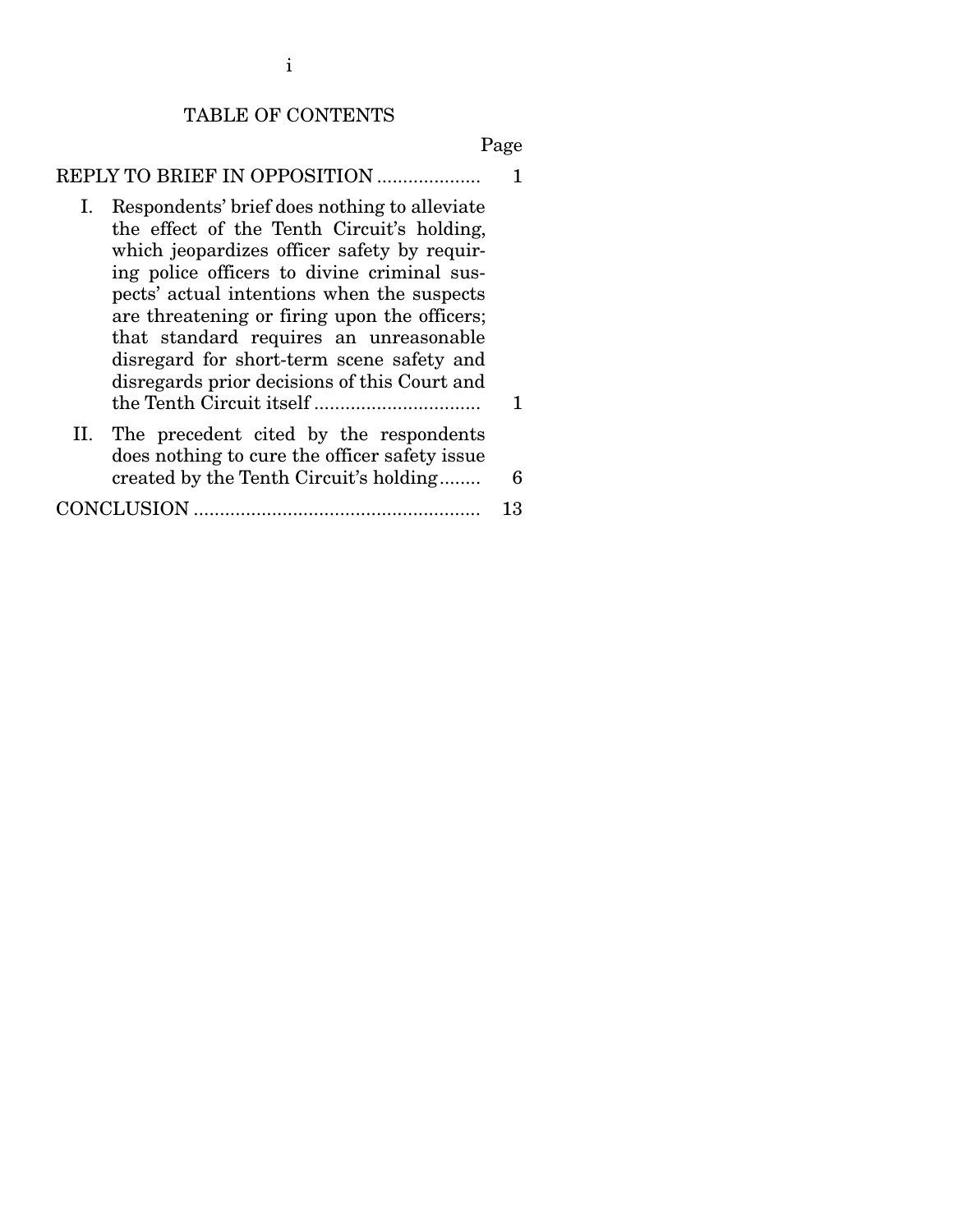# TABLE OF AUTHORITIES

# Page

## CASES

| Allapattah Servs., Inc. v. Exxon Corp., 362 F.3d    |
|-----------------------------------------------------|
| Allen v. Muskogee, 119 F.3d 837 (10th Cir. 1997) 11 |
| Billington v. Smith, 292 F.3d 1177 (9th Cir.        |
|                                                     |
| Casey v. Federal Heights, 509 F.3d 1278 (10th       |
| Chappell v. City of Cleveland, 585 F.3d 901 (6th    |
| Claybrook v. Birchwell, 274 F.3d 1098 (6th Cir.     |
| Drewitt v. Pratt, 999 F.2d 774 (4th Cir. 1993)9     |
| Dickerson v. McClellan, 101 F.3d 1151 (6th Cir.     |
| Estate of Booker v. Gomez, 745 F.3d 405 (10th       |
| Estate of Larsen v. Murr, 511 F.3d 1255 (10th       |
| Exxon Corp. v. Allapattah Servs., Inc., 543 U.S.    |
| Exxon Corp. v. Allapattah Servs., Inc., 545 U.S.    |
| Fancher v. Barrientos, 723 F.3d 1191 (10th Cir.     |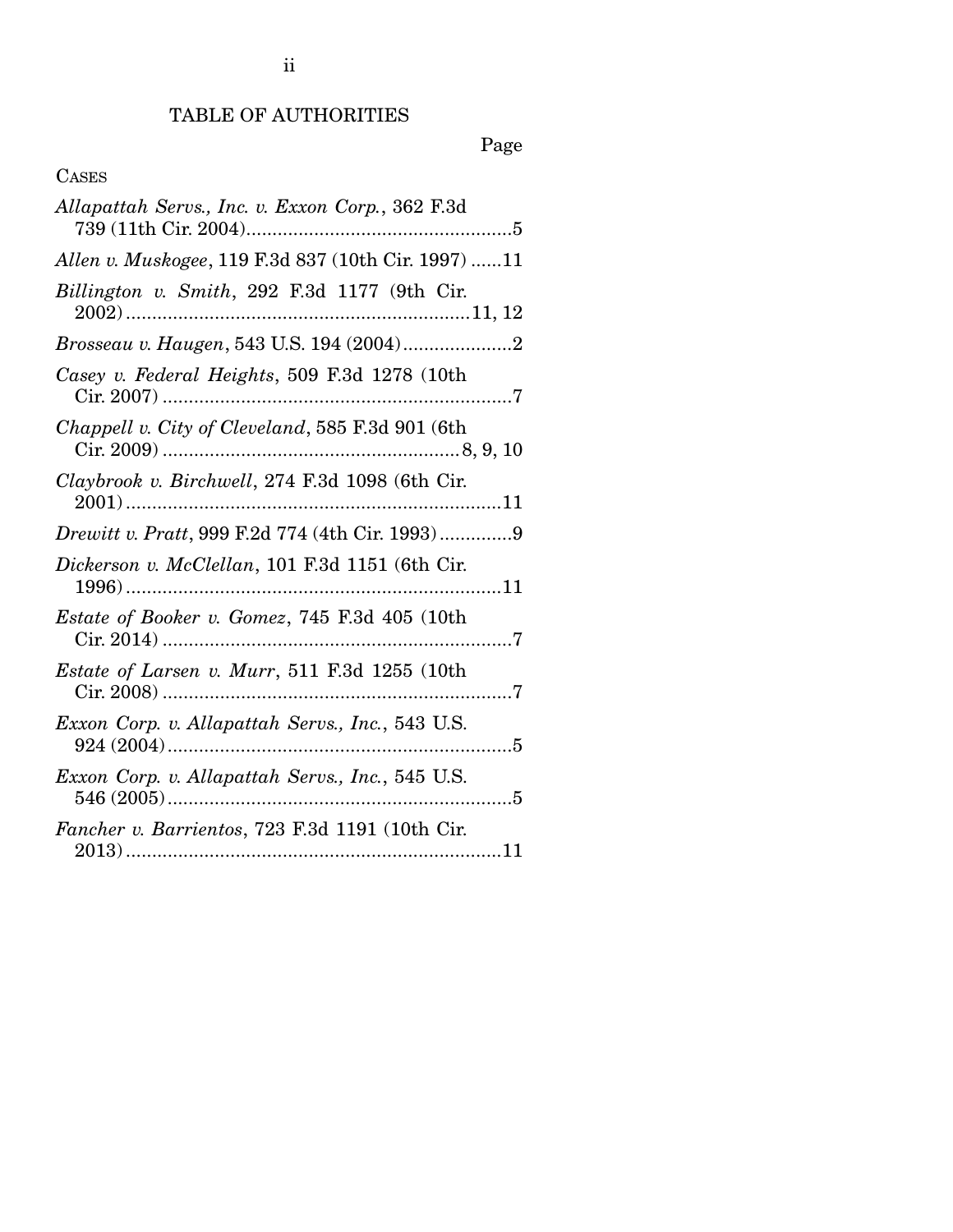## TABLE OF AUTHORITIES – Continued

| Page                                               |
|----------------------------------------------------|
|                                                    |
| Fogarty v. Gallegos, 523 F.3d 1147 (10th Cir.      |
|                                                    |
| Greathouse v. Couch, 433 F. App'x 370 (6th Cir.    |
| Livermore v. Lubelan, 476 F.3d 397 (6th Cir.       |
| Mullenix v. Luna, 136 S.Ct. 305 (2015)1            |
| Ornelas v. Lovewell, 613 F. App'x 718 (10th Cir.   |
| Plakas v. Drinski, 19 F.3d 1143 (7th Cir. 1994) 11 |
| Plakas v. Drinksi, 513 U.S. 820 (1994)11           |
| Plumhoff v. Rickard, 134 S.Ct. 2012 (2014)1        |
| Reichle v. Howards, 132 S.Ct. 2088 (2012)1         |
|                                                    |
| Sanchez v. Hartley, 810 F.3d 750 (10th Cir.        |
|                                                    |
| Sevier v. City of Lawrence, 60 F.3d 695 (10th Cir. |
|                                                    |
| Tennessee v. Garner, 471 U.S. 1 (1985)11           |
| United States v. Cormier, 220 F.3d 1103 (9th Cir.  |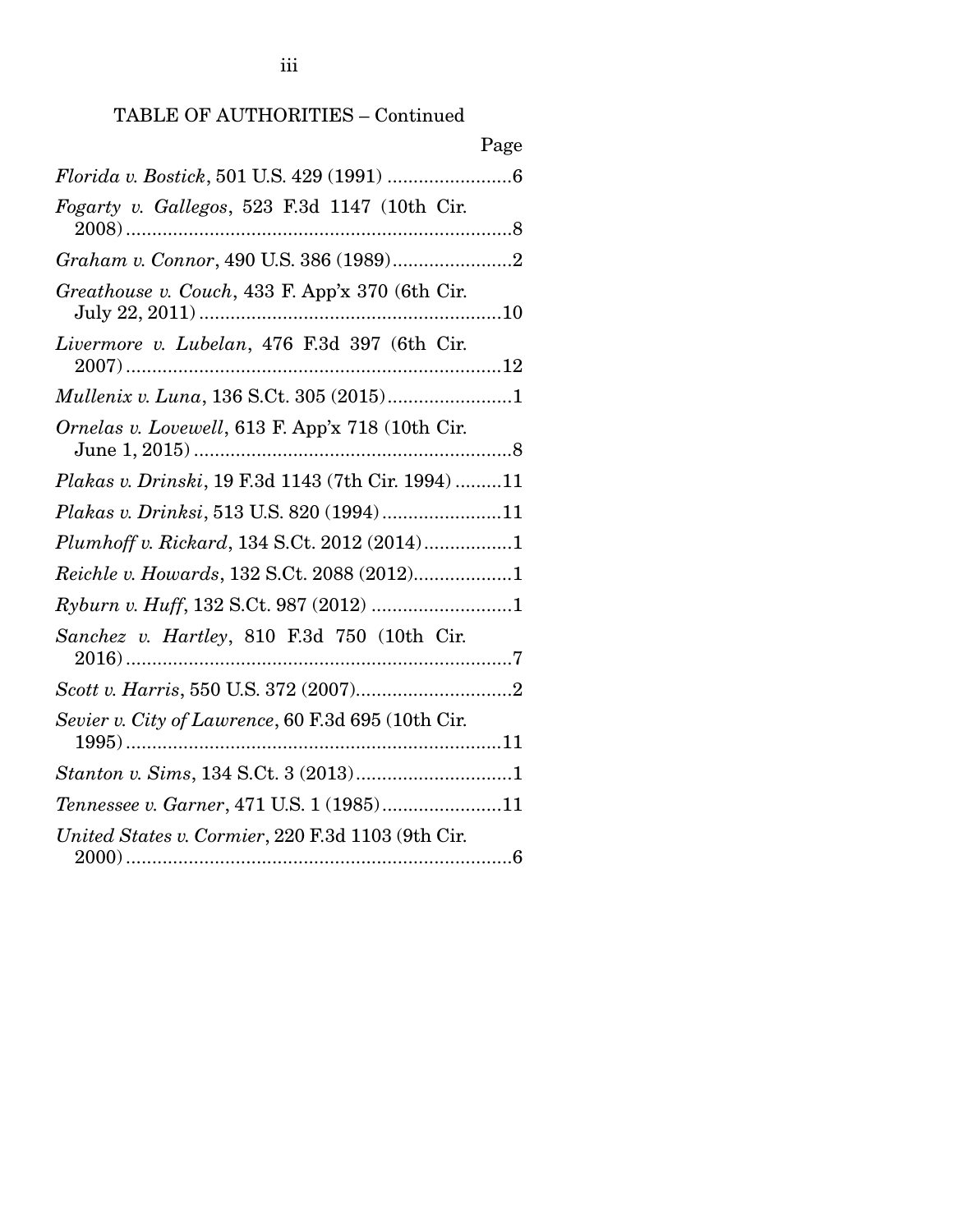iv

## TABLE OF AUTHORITIES – Continued

|                                                     | Page |
|-----------------------------------------------------|------|
| United States v. Merkley, 988 F.2d 1062 (10th       |      |
| United States v. White, 584 F.3d 935 (10th Cir.     |      |
| Waters v. Coleman, 632 F. App'x 431 (10th Cir.      |      |
| Whitlow v. City of Louisville, 39 F. App'x 297 (6th |      |
| Yates v. City of Cleveland, 941 F.2d 444 (6th Cir.  |      |
| <b>CONSTITUTIONAL PROVISIONS</b>                    |      |
|                                                     |      |
| <b>STATUTES</b>                                     |      |
|                                                     |      |
| <b>RULES</b>                                        |      |
|                                                     |      |
|                                                     |      |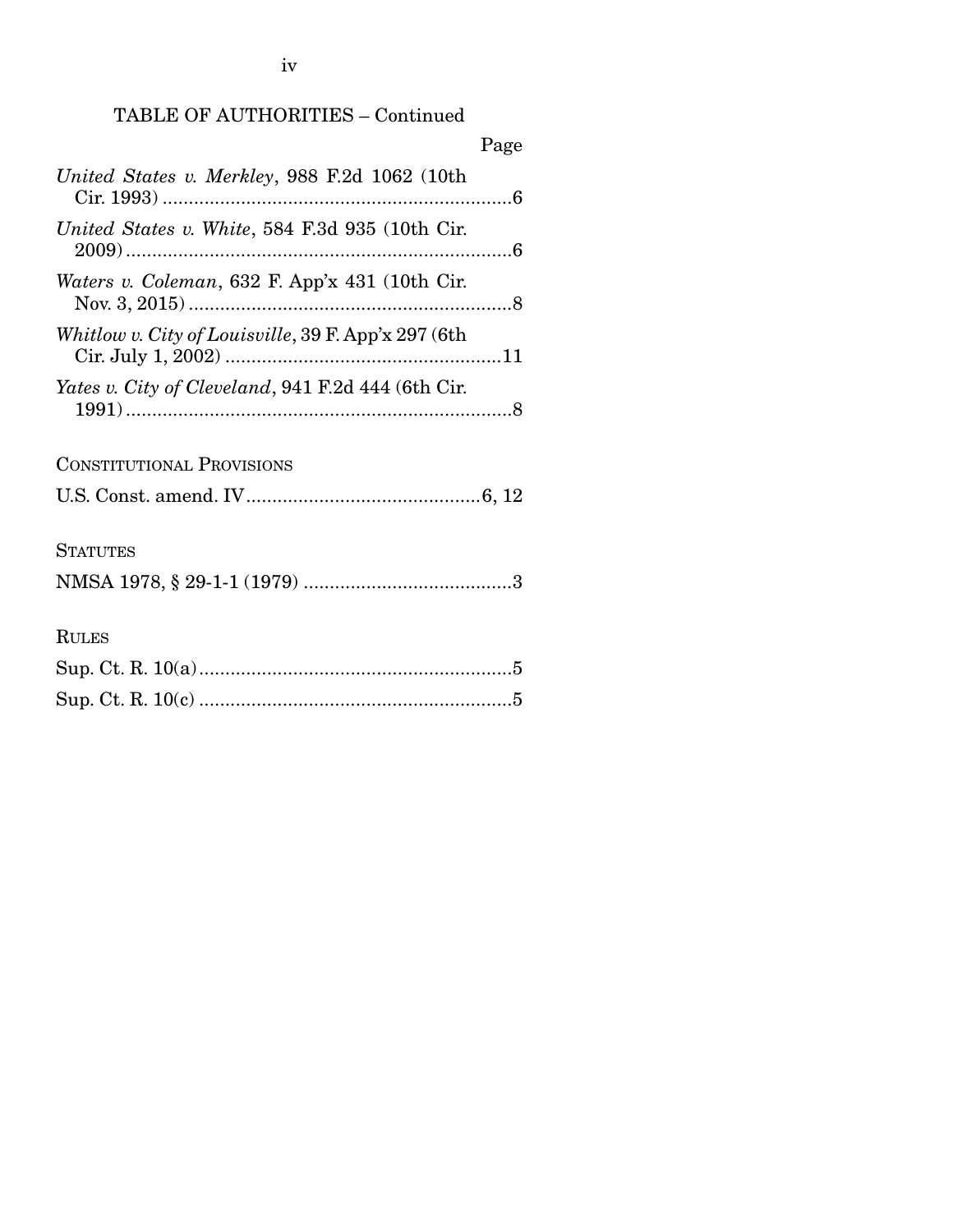### REPLY TO BRIEF IN OPPOSITION

 Petitioners Ray White, Kevin Truesdale and Michael Mariscal respectfully submit this reply to respondents' brief in opposition to petitioners' petition for certiorari.

I. Respondents' brief does nothing to alleviate the effect of the Tenth Circuit's holding, which jeopardizes officer safety by requiring police officers to divine criminal suspects' actual intentions when the suspects are threatening or firing upon the officers; that standard requires an unreasonable disregard for short-term scene safety and disregards prior decisions of this Court and the Tenth Circuit itself.

 In their Response Brief, respondents assert that this case is a "poor candidate" for certiorari because it is "too entangled with disputed facts" to allow for a proper review. However, this Court has not shied away from reviewing – and reversing – fact-intensive qualified immunity cases, particularly where (as here) the lower courts have egregiously misapplied settled law. *See*, *e.g.*, *Mullenix v. Luna*, 136 S.Ct. 305 (2015) (per curiam); *Stanton v. Sims*, 134 S.Ct. 3 (2013) (per curiam); *Ryburn v. Huff*, 132 S.Ct. 987 (2012) (per curiam); *see also Plumhoff v. Rickard*, 134 S.Ct. 2012 (2014); *Reichle v. Howards*, 132 S.Ct. 2088 (2012). Strikingly, most of the foregoing cases are not discussed – or even mentioned – in respondents' brief. Instead, from the opening pages of their brief,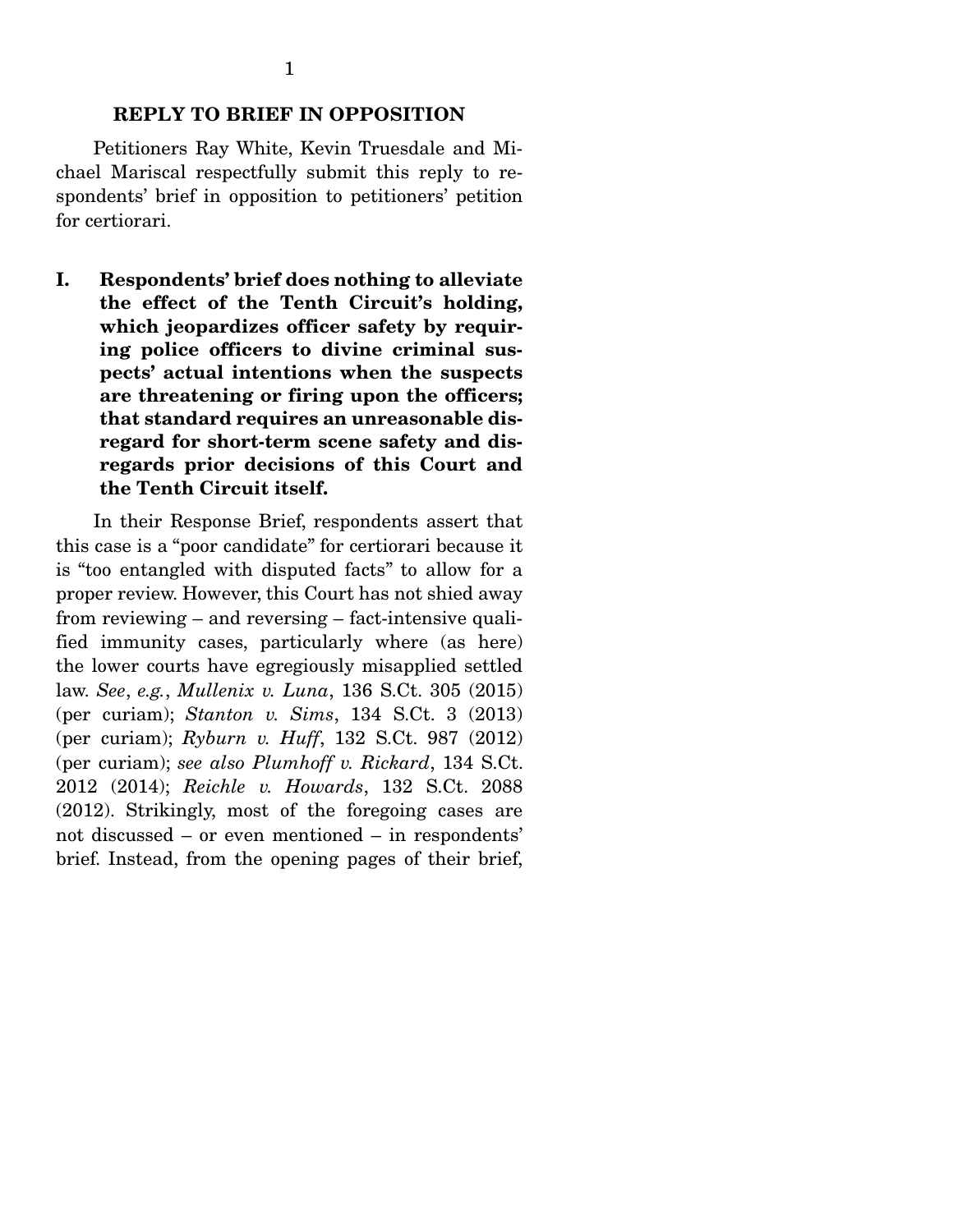respondents chiefly rely upon *Graham v. Connor*, 490 U.S. 386 (1989), which as this Court has repeatedly noted, was "cast at a high level of generality" and offers little guidance in determining the reasonableness of an officer's actions in a particular case. *Plumhoff*, 134 S.Ct. at 2023; *see also Brosseau v. Haugen*, 543 U.S. 194, 199 (2004); App. 62.

 As respondents admit, this Court must "slosh [its] way through the fact-bound morass of reasonableness" to resolve this case. *Scott v. Harris*, 550 U.S. 372, 383 (2007). However, that is not difficult to do here: despite what is asserted in respondents' brief, the basic facts of this case are undisputed. In their short encounter with the Petitioners, the Pauly brothers were the first to draw guns, the first to threaten the use of guns, and the first to actually fire any guns. Only after the rapid succession of 1) the Pauly brothers yelling "We have guns," 2) Daniel Pauly firing two shotgun blasts near Officer Truesdale's position (which was out of the line of sight of Officers White and Mariscal), and 3) Samuel Pauly pointing a loaded handgun at Officer White, did Officer White fire his weapon and shoot Samuel Pauly in self-defense.

 On October 4, 2011, Officers Kevin Truesdale and Michael Marsical sought to investigate a road rage incident. App. 4. They approached the Paulys' residence, seeking to make contact with the "road rage" driver (Daniel Pauly). App. 5-6. Nonetheless, respondents repeatedly assert that the Petitioner Officers did not have probable cause to make an arrest when they first went to the Pauly residence. Whether or not the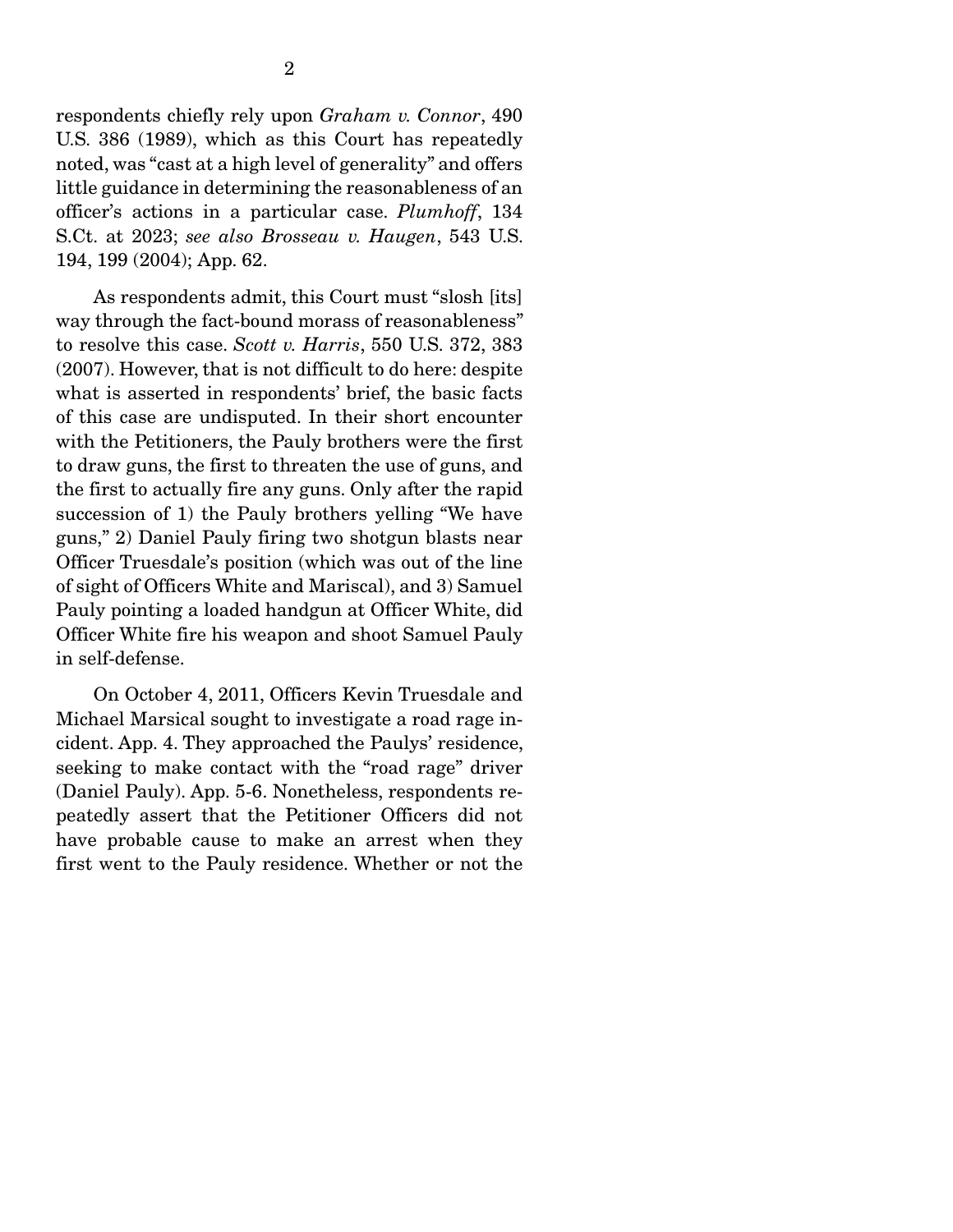Officers had probable cause to arrest Daniel Pauly, as opposed to simply getting Pauly's side of the story, is not at issue in this case: by statute, NMSA 1978, § 29- 1-1 (1979) (police officers must "investigate all violations of the criminal laws of the state which are called to [their] attention"), the Officers had the duty to investigate Daniel Pauly's disruption of public peace and safety. While attempting to carry out that duty, the Officers were met with objectively and manifestly hostile actions by the Pauly brothers.

 The Officers had a legitimate public safety concern that mandated their investigation of Daniel Pauly, which necessarily included attempting to make contact with Pauly at his home. The Officers needed to ensure that a potentially intoxicated driver did not get back onto the highway to threaten or endanger any other drivers. *See* App. 5. The alleged lack of probable cause to make an arrest did not obviate the Officers' need for caution based upon the conduct reported to the police.

 Notably, the District Court specifically found that the Officers approached the Pauly house cautiously in an attempt to ensure officer safety. App. 6, 74-75, 98. Respondents do nothing to dispute the finding that Officers White and Mariscal actually observed someone (Samuel Pauly) lower the top window pane of the front window of the Pauly house and aim a pistol directly at Officer White. *See* App. 8, 54, 78. Indeed, the need for caution was in fact later validated by Daniel Pauly's firing of a shotgun after the Officers arrived at his house. Paradoxically, respondents' own statement of facts glosses over the District Court's specific finding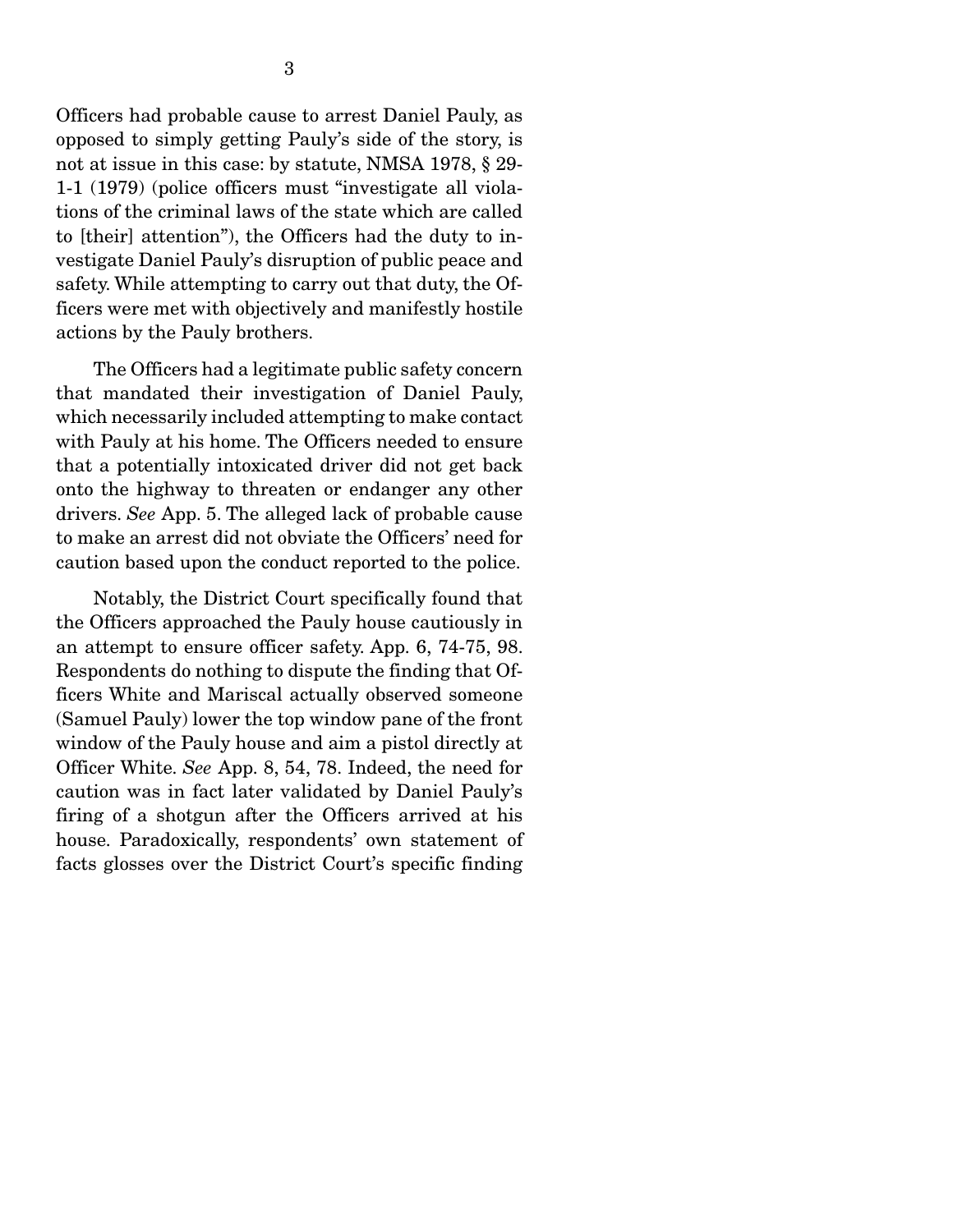that decedent Samuel Pauly pointed a *loaded* handgun at Officer White. App. 77.

 Respondents claim that Officer White was at the Paulys' house "for several minutes" prior to shots being fired. However, as noted by the Tenth Circuit panel in its original opinion, while Officers Truesdale and Mariscal were attempting to get the Pauly brothers to come outside, Officer White arrived and approached the house. App. 7. Officer White saw individuals moving inside the house and, within seconds of his arrival, heard one of the Pauly brothers threaten, "We have guns." App. 7, 53. Moments later, Officer Truesdale saw Daniel Pauly run to the back of the house. App. 7, 8. Officer Truesdale left his position of cover at the front of the house and ran around the side of the residence in order to ensure that Daniel did not go out the back door and flank him and his fellow officers. *See id.* Officer White positioned himself behind a low rock wall – with his head and upper body still visible – that ran along the front of the house. *See* App. 7, 57. Officer Mariscal took cover behind a truck parked in front of the Pauly house. App. 7.

 Immediately thereafter, Daniel Pauly fired two blasts from his shotgun, which Officer Truesdale believed were fired at him. App. 8. At no time did Truesdale fire or attempt to fire his weapon. Officer White heard Daniel Pauly's shotgun blasts coming from the back of the house, and feared that Officer Truesdale had been shot. App. 8. As Daniel Pauly fired his shotgun, Officers White and Mariscal saw Samuel Pauly lower the top pane of the front window, extend his arm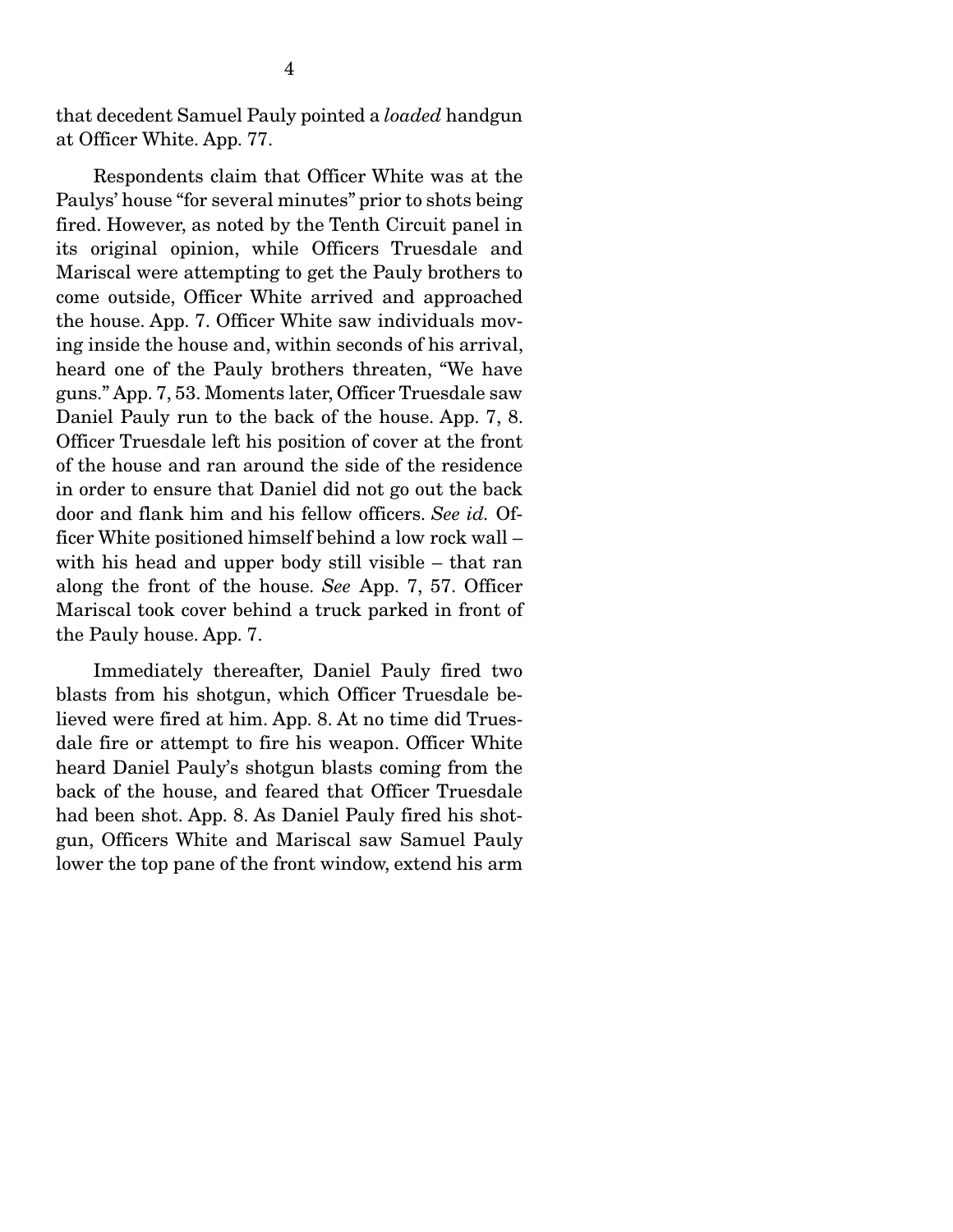parallel with the ground, and point a pistol at Officer White (which was, as the District Court noted, loaded). *Id.* In fear for his life, and fearing for the life and safety of Officer Mariscal, Officer White fired his weapon. Despite this, the Tenth Circuit improperly affirmed the District Court's denial of the Officers' qualified immunity motions.

 Ultimately, certioriari is appropriate where (as in the present case)

a United States court of appeals has entered a decision in conflict with the decision of another United States court of appeals on the same important matter . . . or has so far departed from the accepted and usual course of judicial proceedings, or sanctioned such a departure by a lower court, as to call for an exercise of this Court's supervisory power.

Sup. Ct. R. 10(a). Certiorari is also appropriate where the lower court "has decided an important federal question in a way that conflicts with relevant decisions of this Court." Sup. Ct. R. 10(c); *see also Allapattah Servs., Inc. v. Exxon Corp.*, 362 F.3d 739, 745 (11th Cir. 2004) (Tjoflat, J., dissenting), *cert. granted*, *Exxon Corp. v. Allapattah Servs., Inc.*, 543 U.S. 924 (2004), *reversed and remanded*, 545 U.S. 546 (2005).

 Long-standing jurisprudence from across the federal courts holds that if an assailant so much as points a gun at a police officer, the officer is authorized to respond with deadly force. The Tenth Circuit's opinion in the present case upends this long-settled precedent.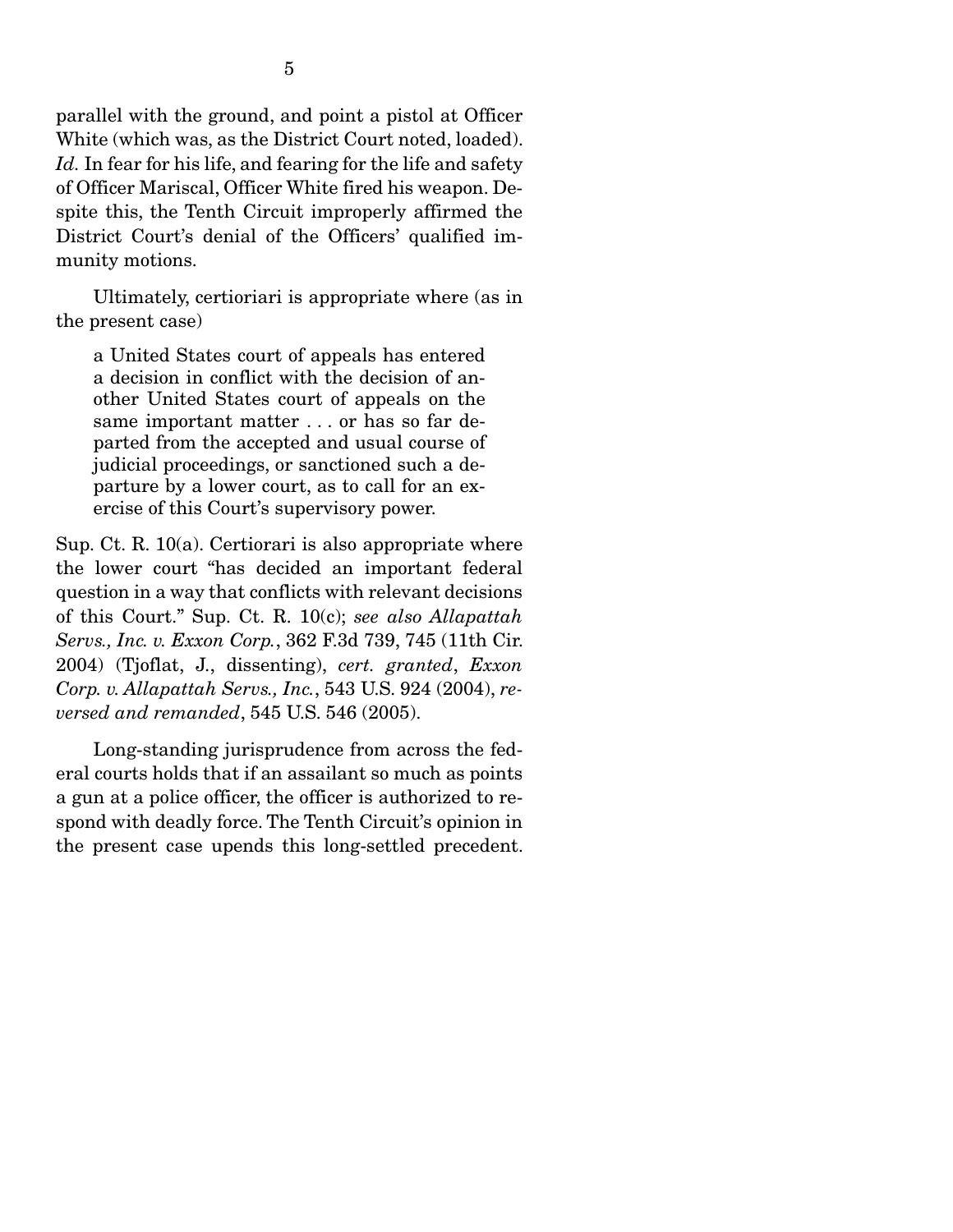Certiorari is doubly important in the present case, given that the Tenth Circuit panel's decision contradicts long-standing precedent from the Tenth Circuit itself, as well as this Court's recent decisions on qualified immunity.

### II. The precedent cited by the respondents does nothing to cure the officer safety issue created by the Tenth Circuit's holding.

 The Tenth Circuit itself has recognized three types of citizen-police encounters: (1) consensual encounters, which do not implicate the Fourth Amendment; (2) investigative detentions, which must be justified by reasonable, articulable and individualized suspicion, and (3) arrests. *See*, *e.g.*, *United States v. White*, 584 F.3d 935, 944-45 (10th Cir. 2009). What starts out as a consensual encounter may evolve into an investigative detention, and, of course, a detention may evolve into an arrest. *See id*. In fact, no reasonable suspicion needs to be shown in order to justify a "knock and talk" encounter. *United States v. Cormier*, 220 F.3d 1103, 1109 (9th Cir. 2000) (citing *Florida v. Bostick*, 501 U.S. 429, 434 (1991)).

 There are no "hard-and-fast rules" regarding the reasonableness of force used during investigatory encounters, and the Tenth Circuit itself has eschewed establishing any bright-line standards for permissible conduct. *See United States v. Merkley*, 988 F.2d 1062, 1064 (10th Cir. 1993). A law enforcement officer, faced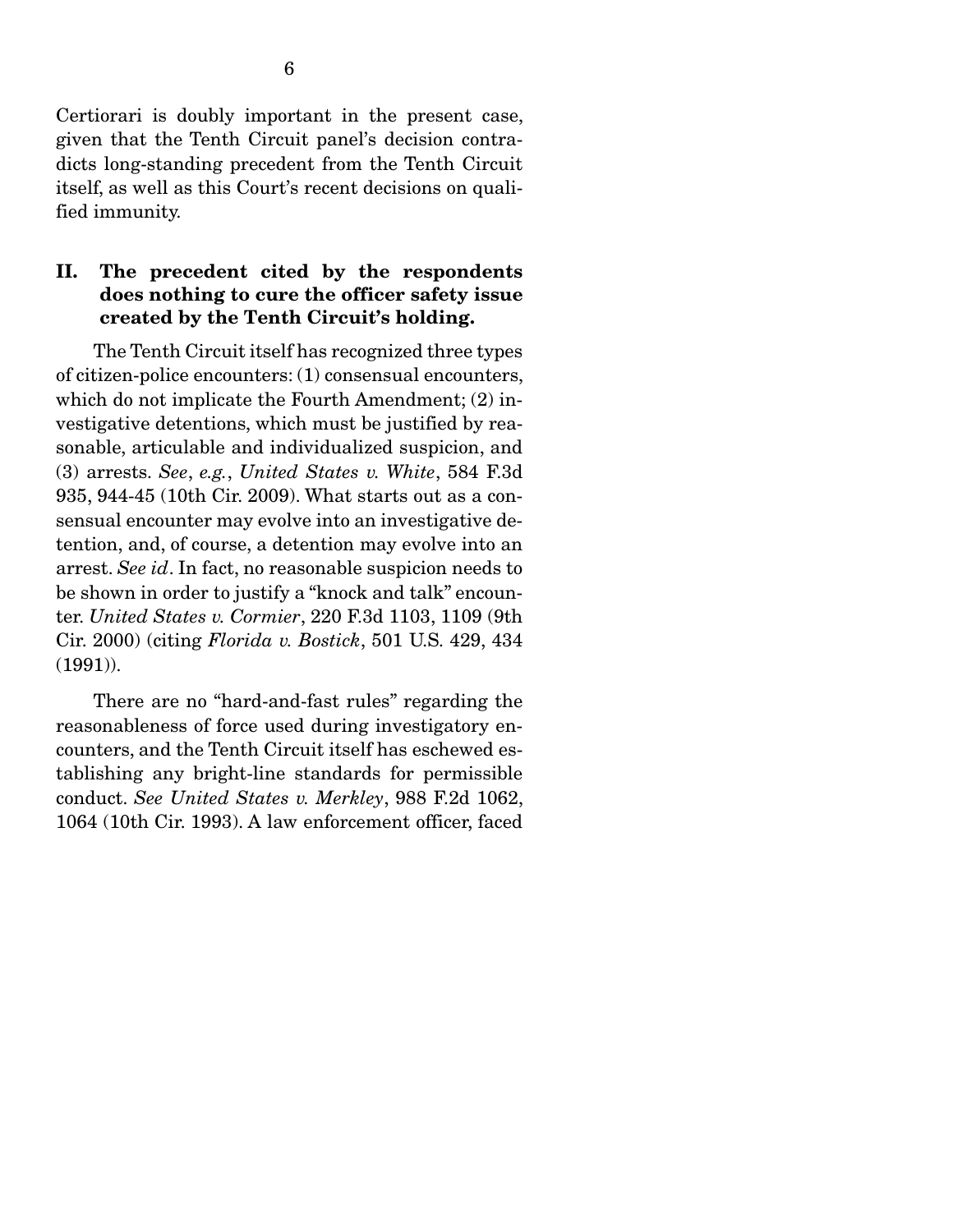with the possibility of danger, has a right to take reasonable steps to protect himself during such an encounter, regardless of whether probable cause to arrest exists. *See id*. Nonetheless, respondents suggest that no probable cause supported the Officers' presence at the Pauly house in the first place, repeating a point noted by the Tenth Circuit panel below. App. 5 ("[t]he officers all agreed that there was not enough evidence or probable cause to arrest Daniel [Pauly], and that no exigent circumstances existed at the time"). Of course, this does not obviate the probable cause that Officer White had – based on the Paulys' threats and actions – to believe that there was a threat of serious physical harm to himself or to his fellow officers. *Estate of Larsen v. Murr*, 511 F.3d 1255, 1260 (10th Cir. 2008). The Tenth Circuit panel's decision – and the respondents' arguments in support thereof – fly in the face of the Circuit's own precedent, as well as that of this Court.

 Respondents note that the Tenth Circuit has adopted a "sliding scale" to determine when law is clearly established, such that "[t]he more obviously egregious the conduct in light of prevailing constitutional principles, the less specificity is required from prior case law to clearly establish the violation." *Casey v. Federal Heights*, 509 F.3d 1278, 1284 (10th Cir. 2007). Indeed, the majority's opinion below is one of several recent decisions whereby the Tenth Circuit utilized this improper "sliding-scale approach" to the "clearly established law" inquiry. *See*, *e.g.*, *Sanchez v. Hartley*, 810 F.3d 750, 759-60 (10th Cir. 2016); *Estate of Booker*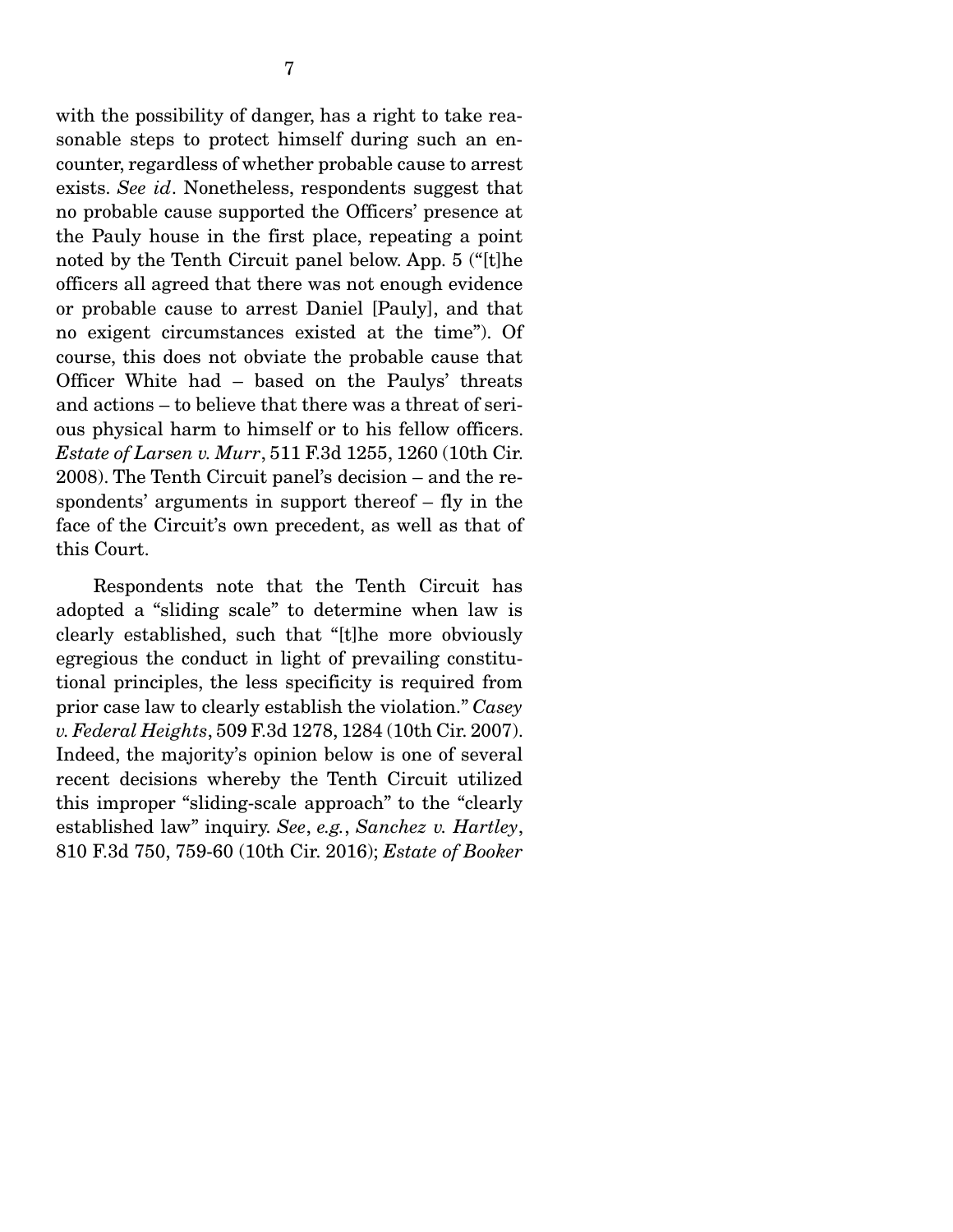*v. Gomez*, 745 F.3d 405, 427 (10th Cir. 2014); *Fogarty v. Gallegos*, 523 F.3d 1147, 1161 (10th Cir. 2008); *see also Waters v. Coleman*, 632 F. App'x 431, 435 (10th Cir. Nov. 3, 2015) (unpublished); *Ornelas v. Lovewell*, 613 F. App'x 718, 721-22 (10th Cir. June 1, 2015) (unpublished). However, no basis in this Court's precedent supports the Tenth Circuit's "sliding scale" qualified immunity approach, and this Court's review of the Tenth Circuit's decision here is necessary to further clarify the correct clearly established qualified immunity analysis for all of the Circuit Courts.

 Respondents cite *Yates v. City of Cleveland*, 941 F.2d 444 (6th Cir. 1991) as a "seminal case" in which a police officer entered a dark hallway at a private residence in the early morning hours without identifying himself; the officer later shot and killed one of the house's residents. However, the more egregious facts of *Yates* are far too dissimilar from the facts of the present case, particularly given that none of the Petitioner Officers actually entered (or attempted to enter) the Pauly house, and because the Pauly brothers (unlike the decedent in *Yates*) were armed with loaded guns that they either used in the presence of, or pointed at, the Officers.

 Notably, the Sixth Circuit later minimized its own ruling in *Yates*, as that case was "driven by two obviously conflicting versions of the facts," and that the *Yates* Court's "comment about the unreasonableness of the officer's conduct" was dictum and "a 'thing said in passing.'" *Chappell v. City of Cleveland*, 585 F.3d 901, 914-15 (6th Cir. 2009). Finding *Yates* to be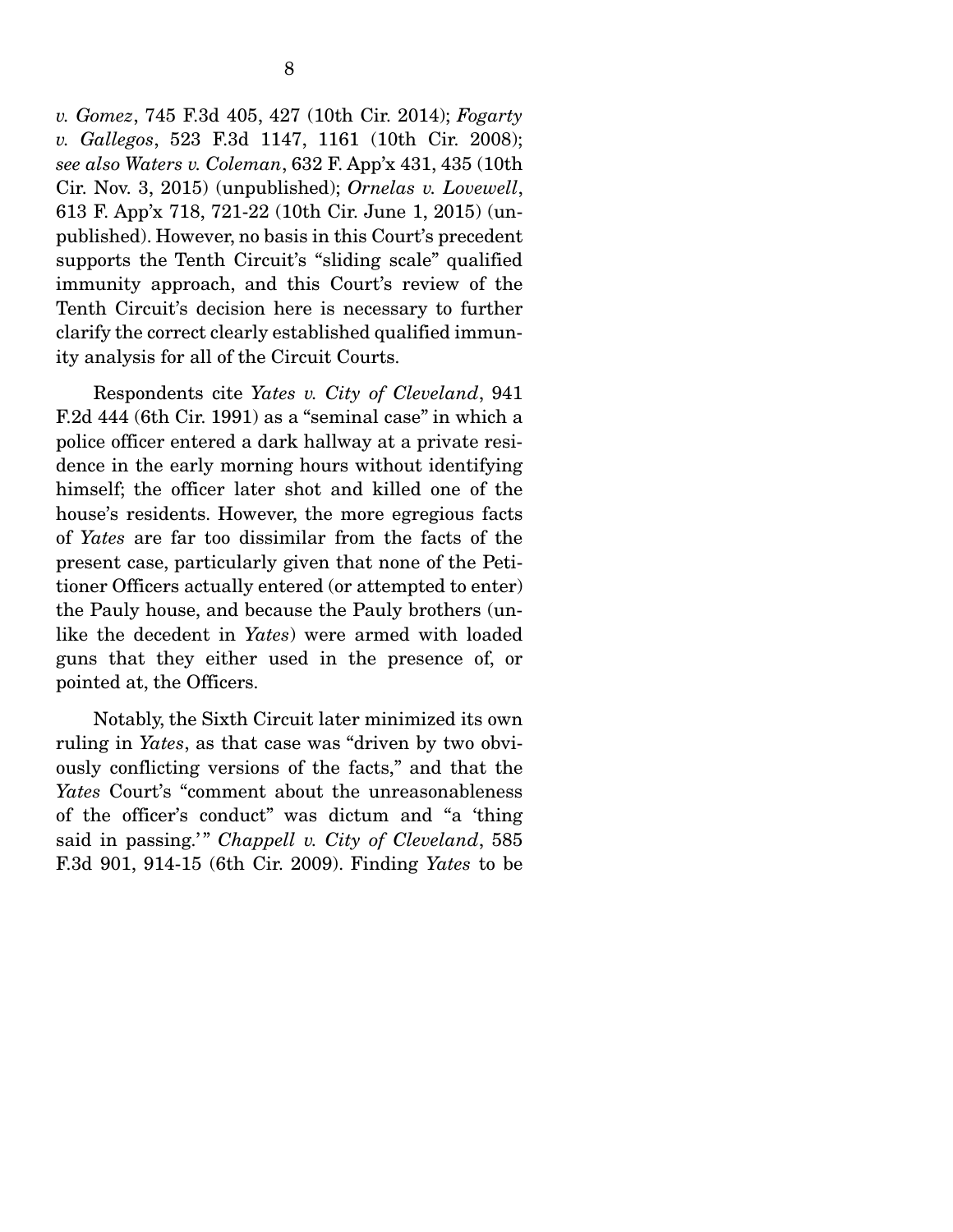distinguishable on its facts, the Sixth Circuit noted that, even assuming the officers in *Chappell* had not effectively identified themselves and that the decedent still failed to recognize them as such even as they stood in his bedroom with flashlights and handguns trained on him, the decedent chose to continue advancing toward the officers with a knife held high until he reached a point within five to seven feet of them before they fired in self-defense. *Id*. at 915-16.

 *Chappell* is particularly instructive here: in that case, detectives conducting a protective sweep inside the decedent's residence claimed that they identified themselves several times as "Cleveland Police" using a "command voice." *Chappell*, 585 F.3d at 913. However, three witnesses, including other officers, testified that they did not hear the detectives announce "Cleveland Police." The district court concluded that this "discrepancy" created a genuine dispute of material fact, reasoning that the detectives' failure to identify themselves as they cleared the interior of a dark house could potentially justify a jury finding the detectives' eventual use of deadly force objectively unreasonable. *Id.* The Sixth Circuit disagreed, noting that the "three witnesses' failure to hear the 'Cleveland Police' announcements does not refute the detectives' testimony that they in fact made several such announcements; it establishes only that the witnesses didn't hear the announcements. In other words, the discrepancy doesn't actually raise a *genuine* dispute of fact." *Id.* at 914 (emphasis in original); *see also Drewitt v. Pratt*, 999 F.2d 774, 778-80 (4th Cir. 1993) (rejecting a claim that an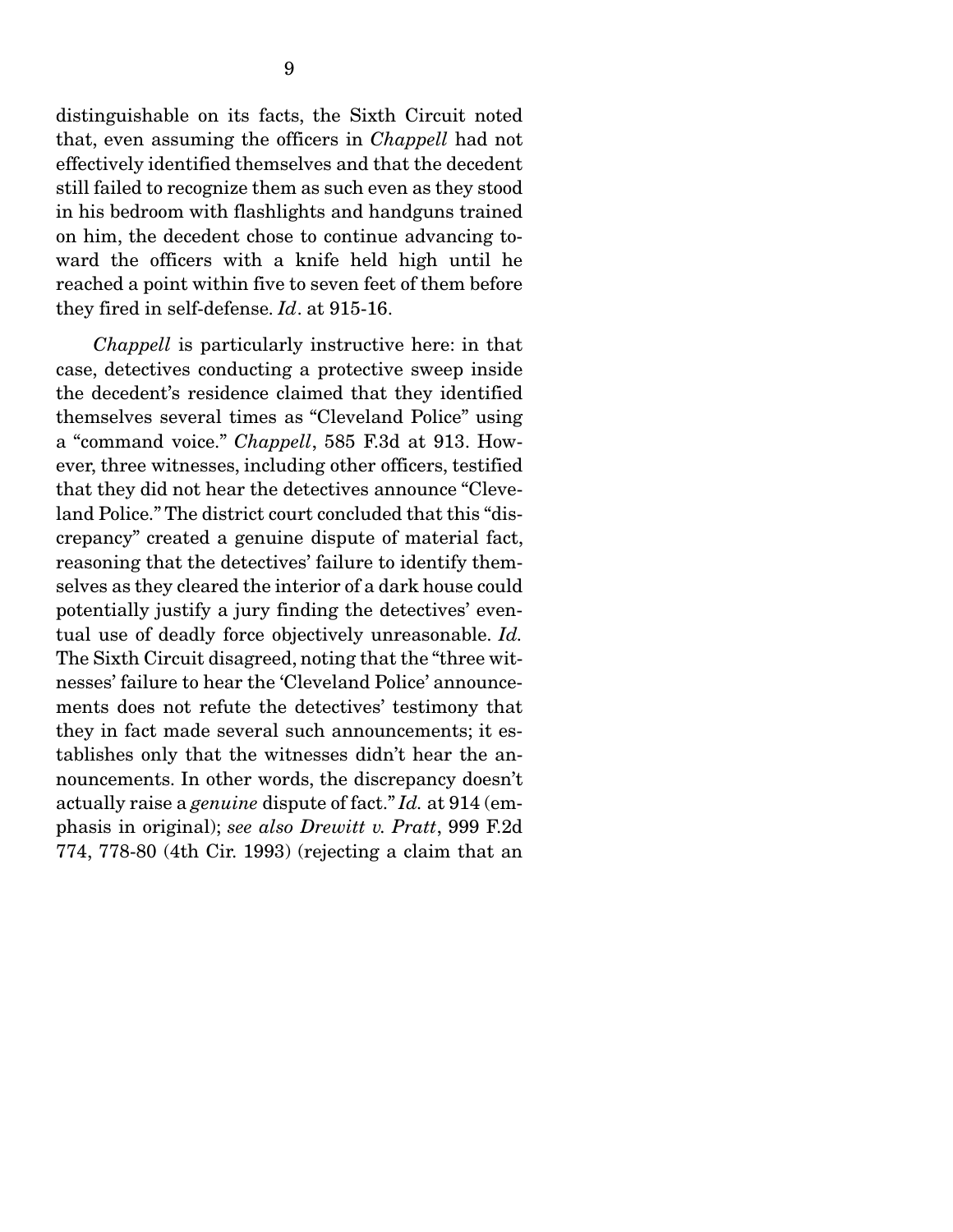officer who resorts to deadly force in self-defense violates the Fourth Amendment if he unreasonably provokes the shooting by failing to identify himself as a police officer).

 In *Chappell*, the Sixth Circuit applied a "temporally segmented analysis" to the excessive force claims raised. *Chappell*, 585 F.3d at 914. The Tenth Circuit panel below failed to conduct the same kind of rigorous segmenting required in this kind of case. Under the "segmenting" approach, a Court is to " 'carve up' the events surrounding the challenged police action[s] and evaluate the reasonableness of the force by looking only at the moments *immediately preceding* the officer's use of force" (emphasis supplied), an approach that "applies even to encounters lasting very short periods of time." *Greathouse v. Couch*, 433 F. App'x 370, 372 (6th Cir. July 22, 2011) (unpublished).

The rationale behind the rule is obvious:

The time-frame is a crucial aspect of excessive force cases. Other than random attacks, all such cases begin with the decision of a police officer to do something, to help, to arrest, to inquire. If the officer had decided to do nothing, then no force would have been used. In this sense, the police officer always causes the trouble. But it is trouble which the police officer is sworn to cause, which society pays him to cause and which, if kept within constitutional limits, society praises the officer for causing.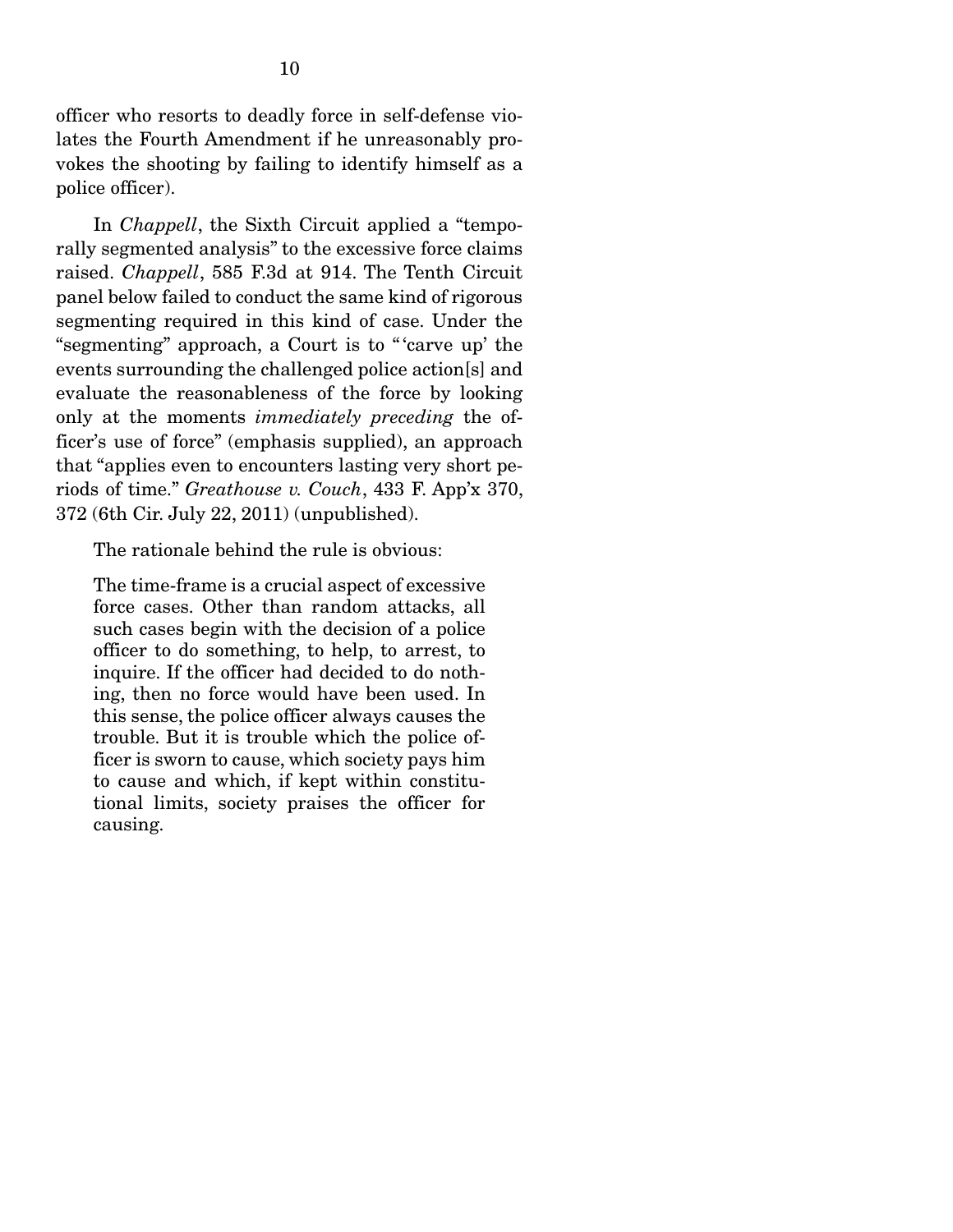*Dickerson v. McClellan*, 101 F.3d 1151, 1161 (6th Cir. 1996) (quoting *Plakas v. Drinski*, 19 F.3d 1143, 1150 (7th Cir.) (refusing to examine events prior to threat against the officer to determine whether officer could have avoided situation which led to use of deadly force), *cert. denied*, 513 U.S. 820 (1994)).

 Unlike the Tenth Circuit's "sliding scale" approach, the segmenting approach employed by other circuits is fully consistent with this Court's instruction that lower courts are to look to the totality of the circumstances to determine whether the force used by police officers was reasonable. *Tennessee v. Garner*, 471 U.S. 1, 8-9 (1985). Consequently, this Court should direct the Circuit Courts to apply a temporally segmented analysis to the allegedly erroneous actions taken by police officers in excessive force cases. *See Chappell*, 585 F.3d at 914; *see also Fancher v. Barrientos*, 723 F.3d 1191, 1199-1200 (10th Cir. 2013); *Claybrook v. Birchwell*, 274 F.3d 1098, 1103 (6th Cir. 2001); *Whitlow v. City of Louisville*, 39 F. App'x 297, 305-06 (6th Cir. July 1, 2002) (unpublished) (rejecting the "seemingly broader standard" for excessive force claims adopted by the Tenth Circuit in *Allen v. Muskogee*, 119 F.3d 837, 840 (10th Cir. 1997) and *Sevier v. City of Lawrence*, 60 F.3d 695 (10th Cir. 1995) in favor of the segmenting analysis set forth in *Dickerson* and *Claybrook*, *supra*). At the very least, this Court should grant certiorari to resolve the differences among the Circuits and to clarify the standards to be employed in Fourth Amendment qualified immunity cases. *Compare*, *e.g.*, *Billington v. Smith*, 292 F.3d 1177, 1186-89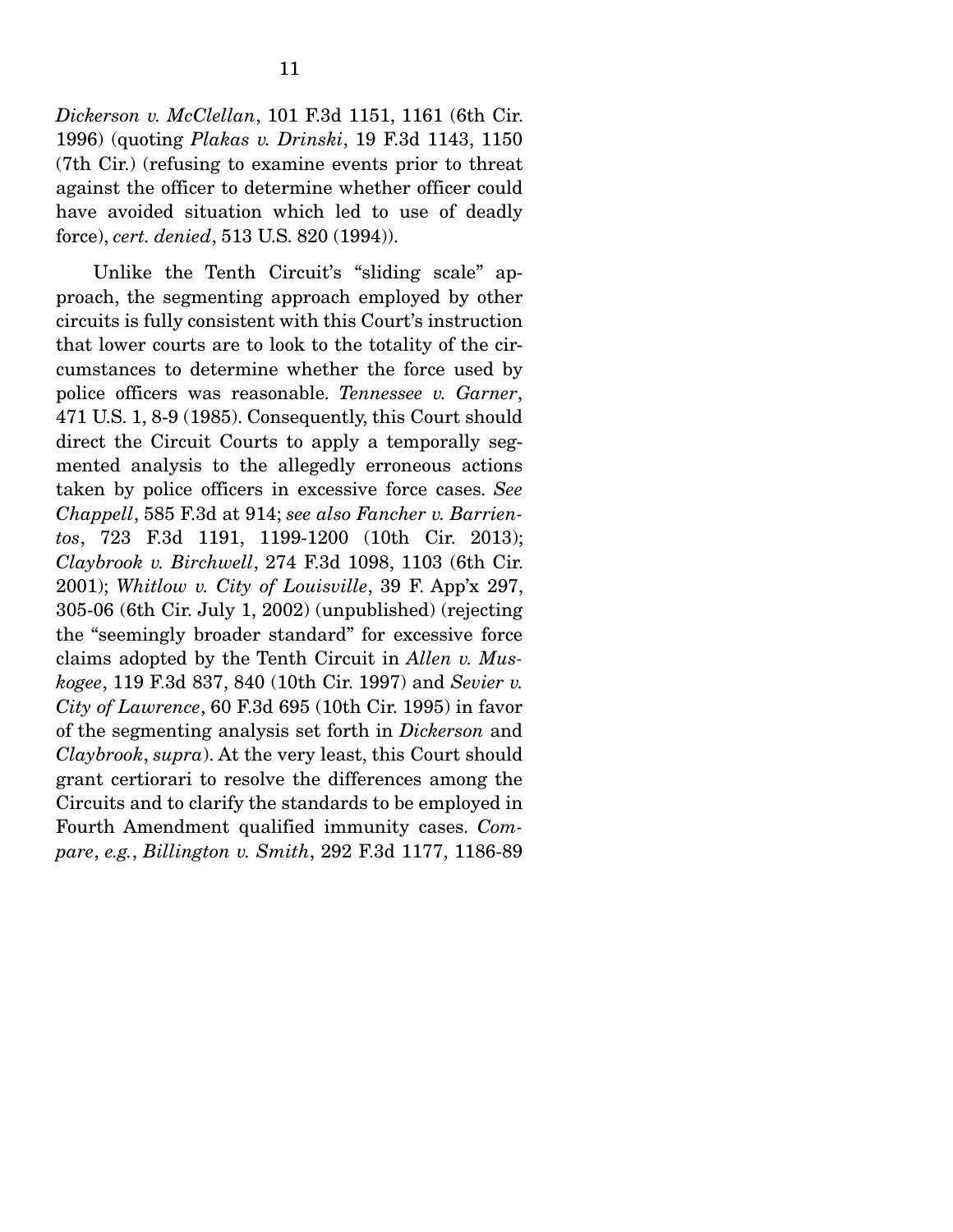(9th Cir. 2002) (noting differences among Circuit Courts' approaches to Fourth Amendment analysis and stating that officers can be "held liable for using excessive force [where] their reckless and unconstitutional provocation created the need to use force"), *with Livermore v. Lubelan*, 476 F.3d 397, 406-07 (6th Cir. 2007) (rejecting *Billington* and relying upon Circuit opinions scrutinizing only the seizure itself, not the events leading to the seizure, for reasonableness).

 Respondents are flatly incorrect when they suggest Petitioners do not seek review of the ruling that their allegedly "reckless conduct" unreasonably created the dangerous situation leading to Officer White's need to shoot Samuel Pauly. *See* App. 30, 85. Under a temporally segmented analysis, the Petitioners are unquestionably entitled to qualified immunity, as the Pauly brothers' manifestly hostile actions – not the actions of the Officers themselves – necessitated the need for Officer White's use of force. Again, immediately before Officer White fired the fatal shot, the Paulys yelled "We have guns," then Daniel Pauly fired two shotgun blasts, then Samuel Pauly pointed a loaded gun at Officer White. Officer White did nothing to create the deadly force threat suddenly presented by the Paulys, and Officer White's use of force to defend himself and the other officers was unquestionably reasonable under the circumstances.

--------------------------------- ---------------------------------